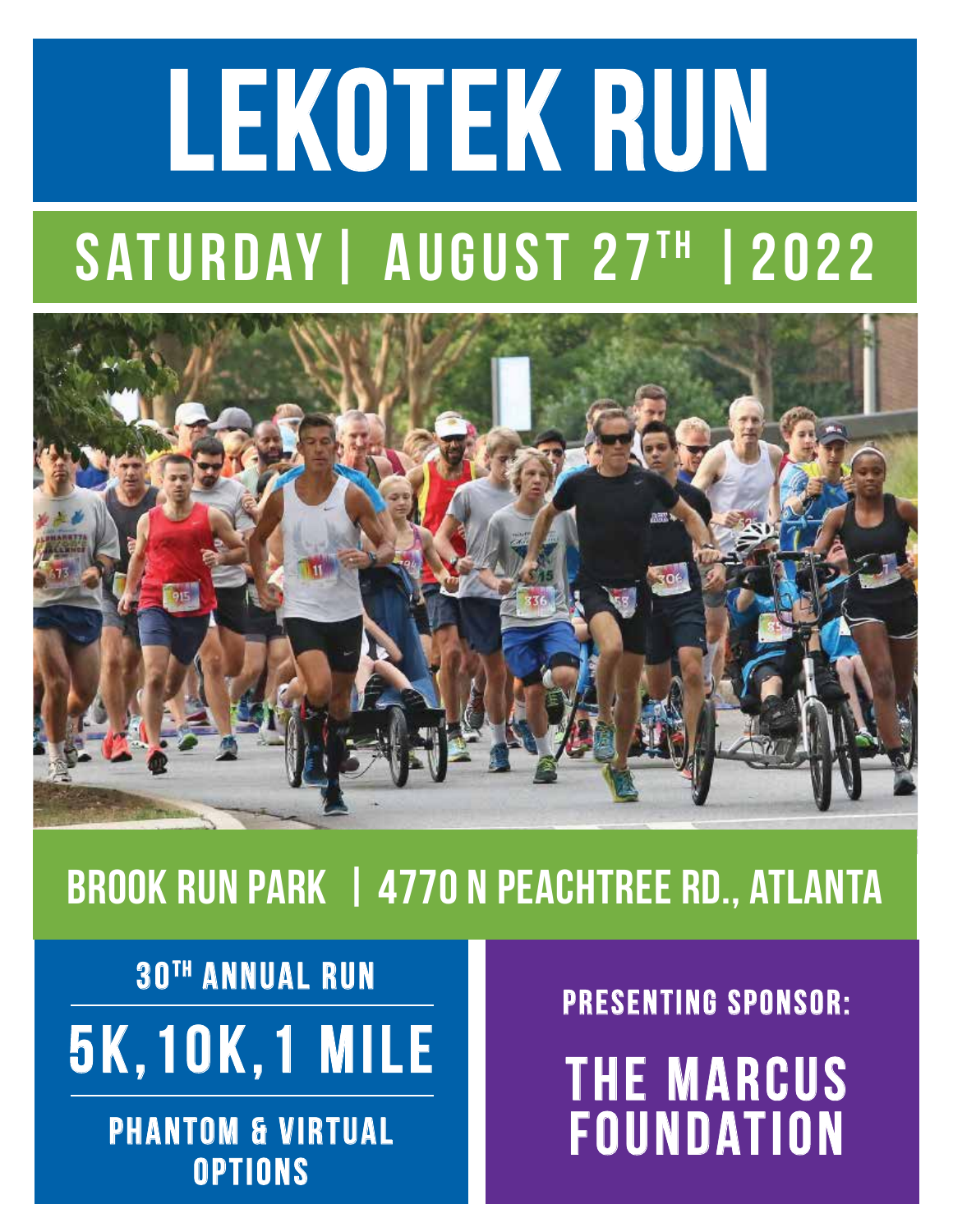#### RACE DETAILS

#### REGISTER YOUR TEAM

By starting a team and collecting donations, you can do more to help Lekotek families. The top 3 teams with the most participants will receive awards.

#### RACE Start times

**7:45** — 10K Run **8:05** — 5k Wheelchair Division **8:15** — 5K Run (Certified) **9:00** — 1 Mile Fun Run

Water provided at the start, finish and on the course.

#### 5K & 10K Awards

Awards will be given for 1st, 2nd and 3rd place team participation; 1st overall master's male and female; 1st overall male and female 5K and 10K finishers; and 1st, 2nd, and 3rd place male and female in each age group. Age groups are as follows: 10 and under, 11-14, 15-19, 20-24, 25-29, 30-34, 35-39, 40-44, 45-49, 50-54, 55-59, 60-64, 65-69, 70-74 and 75 and over.

#### FUN RUN AWARDS

Awards will go to the 1st, 2nd and 3rd overall male and female finishers in the 1 mile race. All kids will receive a medal and shirt.

#### Finish Line Party

Awards will follow the races. Enjoy fun activities for the whole family, including refreshments/brunch, cartoon characters and a moonwalk.



#### RACE REGISTRATION

#### **4 WAYS TO REGISTER**

- 1. Online registration: www.raceroster.com or
- 2. Lekotek website: www.lekotekga.org
- 3. Mail your form to: Lekotek of Georgia,

1901 Montreal Rd., Suite 126, Tucker, GA 30084

4. In-person registration begins at 7 AM

**Race numbers and shirts will be given race day. Registration ends at midnight, Wednesday, August 24th.**

#### Race t-shirts

All adult participants receive a long sleeve, full-color T-shirt. All children will receive a short sleeve T-shirt and race medal.

#### AFTER RACE SHIRT PICK UP

**If you can't attend, and/or are registered as a virtual/phantom runner, shirts will be available for pickup at Lekotek beginning Monday, August 29th. Shirts will be mailed upon request.**



### SHARE YOUR PHOTOS

Take pictures of your run and send them to Lekotek via **#LekotekRun,** or email your pictures to info@lekotekga.org. See them posted on our website **www.lekotekga.org**.